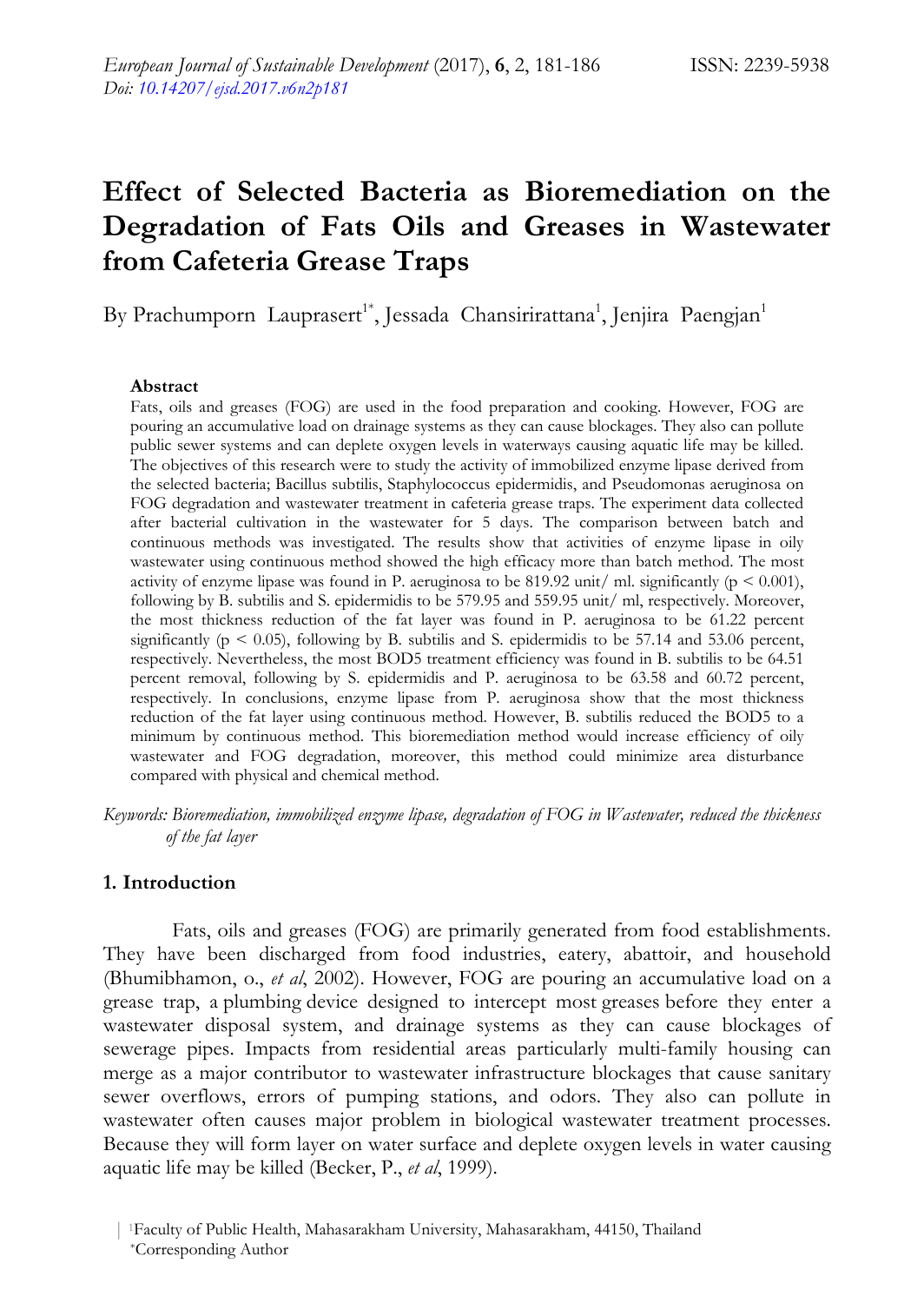Generally, treatment of small amount of lipid contaminated wastewater can be achieved by physical operations such as skimming and adsorbing using fabrics (Bhumibhamon, O., & Phattayakorn, K., 2003). Moreover, chemical method commonly used hazardous toxic substances such as sodium hydroxide (caustic soda) and sulfuric acid. However, these chemical operations are costly and harmful to microorganism in wastewater treatment processes. Therefore, biological wastewater treatment is interested by lipaseproducing microorganisms because FOG residues are converted to carbon dioxide, water and biomass (Lefebvre, E., *et al*, 1998). The bioremediation is effective treatment in terms of efficacy, safety on long terms use, cost and simplicity of administration (Jain. K.P., *et al*, 2011).

Lipase-producing microorganisms such as yeasts, fungi, and bacteria were interesting. Yeasts produced lipase are *Candida deformans* (Muderwa, J. M., & Ratamahenina, R., 1985), *C. rugosa* (Rao, P. V., *et al*, 1993), *C. cyindracea* (Rungruang, O., & Pattanapipitpaisal, P. 2011), *C. maltose*, *C. tropicalis* (Nonthirach*,* I., & Pungrasmi, W., 2011), *C. catenulata* (Joo, H.S., *et al*, 2008) and *Yarrowia lipolytica* (Nonthirach*,* I., & Pungrasmi, W., 2011; Chansirirattana, J., *et al*, 2015). Whereas bacteria produced lipase are *Pseudomonas aeruginosa* EF2 (Gilbert, A., *et al*, 1991; Martínez, A. & Soberón, G., 2001), *P. fragi* CRDA 323 (Pabai, F., *et al*, 1995), *Bacillus* sp. (Nascimento, W.C.A., & Martins, M.L.L. (2004), *B. thermaleovorans* (Markossian, S., *et al*, 2000)*, B. subtilis* (Thongpitak, T., *et al*, 2012), and *Staphylococcus epidermidis* (Thongpitak, T., *et al*, 2012).

The lipase producing microorganisms from variety sources have been isolated and studied on the degradable efficiency as both single culture and mixed culture formula (Bhumibhamon, O., *et al*, 2002). For example, Wakelin, G., & Forster, C. (1997) found a single culture and mixed culture which were isolated from grease trap degraded over 90% of fat content in activated sludge system. Moreover, Rungruang, O., & Pattanapipitpaisal, P. (2011) found immobilized-PTL38 lipase on egg shell show the higher BOD<sub>5</sub> treatment efficiency and percent of oil degradation in wastewater than immobilized-PTL38 bacterial cell. The present study was aimed to study the activity of immobilized enzyme lipase on eggshells derived from the selected bacteria; *Bacillus subtilis*, *Staphylococcus epidermidis*, and *Pseudomonas aeruginosa* on FOG degradation and wastewater treatment in cafeteria grease traps.

# **2. Materials and Methods**

# **2.1 Bacterial strains**

The bacteria, *Bacillus subtilis* (TISTR1248)*, Staphylococcus epidermidis* (TISTR518)*,*  and *Pseudomonas aeruginosa* (TISTR1287), were obtained from TISTR Culture Collection (Thailand Institute of Scientific and Technological Research). Strains were transferred and preserved on nutrient agar (NA) slants at 4°C.

# **2.2 Lipase production**

Each selected bacteria was cultivated in 100 ml Erlenmeyer flasks containing 10 ml of enrichment medium A and incubated on rotary shaker at 150 rpm, 55°C for 18 hours, then the solution was diluted and adjusted to  $5\%$  (v/v) in 50 ml of enrichment medium B. The medium was incubated on rotary shaker at 150 rpm, 55°C for 48 hours,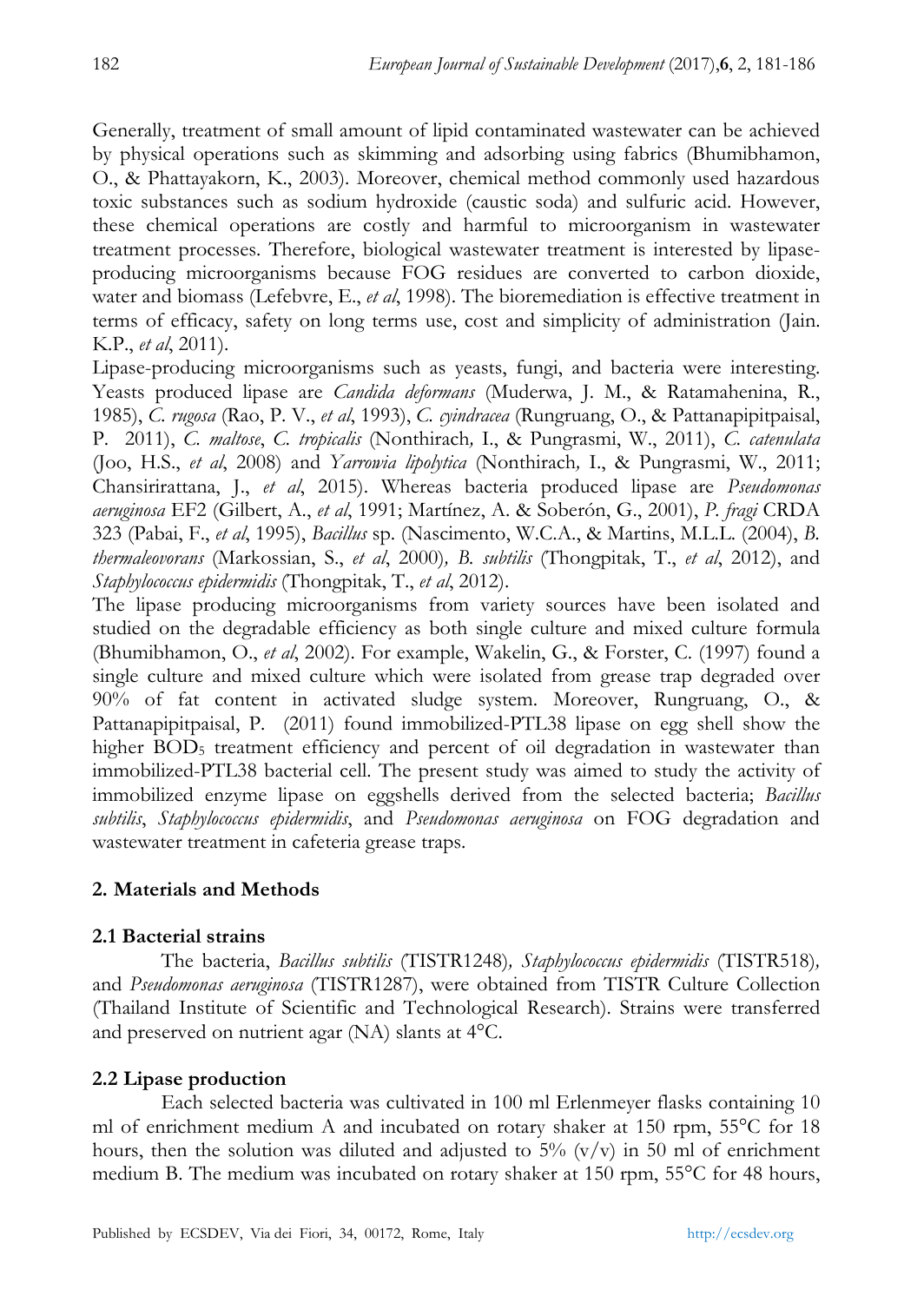then the medium was centrifuged at 19,000 rpm, 4°C for 10 minutes. The supernatant, extracellular lipase of the each selected bacteria, was isolated from each selected bacteria and filtered by Millipore<sup>TM</sup> membrane filtration (Rungruang, O., & Pattanapipitpaisal, P., 2011).

#### **2.3 Enzyme lipase immobilization on chicken eggshell**

The chicken eggshell, after being crushed into small pieces, was placed in a boilingwater bath for 10 minutes. The pieces were washed with acetone and dried in an oven at 60°C. The pieces were then ground and passed through sieves of 60, 80, and 100 mesh. Crushed eggshell (50 g of 100 mesh) was added to 12.5 ml of each enzyme lipase solution and stirred for 15 minutes. Then, glutaraldehyde (2.0%) was added slowly with stirring, the mixture was allowed to dry in the air for 6 hours (Makkar, H., & Sharma, O., 1983; Rungruang, O., & Pattanapipitpaisal, P. 2011).

## **2.4 Degradation of FOG in wastewater with enzyme lipase immobilization 2.4.1 Wastewater treatment using batch method**

The oily wastewater was obtained from the grease traps of a cafeteria. Each 3% of enzyme lipase immobilization from selected bacteria inoculum was incubated in 5,000 ml Erlenmeyer flasks containing 2,500 ml of oily wastewater, then shaken at 200 rpm, 30°C. One hundred ml of water sample were carried out every 24 hours for 5 days. BOD and SS were analyzed with standard method (APHA, 1998). The lipase activity was determined according to a modification of Horani, K. (1996) and presented as percent degradation.

#### **2.4.2 Wastewater treatment using continuous method**

Each 3% of enzyme lipase immobilization from selected bacteria inoculum was incubated in a 2.54 cm. diameter column, 1 m. long. Continuous up flow of oily wastewater with flow rate of 2 ml /minute were used (Matsumiya, Y., *et al*, 2007; Rungruang, O., & Pattanapipitpaisal, P., 2011). One hundred ml of water sample were carried out every 24 hours for 5 days. BOD and SS were analyzed with standard method (APHA, 1998). The lipase activity was determined according to a modification of Horani, K. (1996) and presented as percent degradation.

#### **3. Results and Discussion**

#### **3.1 Preliminary characterization of wastewater samples**

General properties of the wastewater sample, taken from cafeteria grease traps, were evaluated. The pH was  $3.98 - 4.50$ , the BOD value was  $118 - 260$  mg/l, the SS values was  $260 - 300$  mg/l. The thickness of the fat layer was 110 mm, and the value for the enzyme lipase content was 55.56 unit/ml.

#### **3.2 Wastewater treatment with enzyme lipase immobilization by batch method**

The most activity of enzyme lipase was found in *P. aeruginosa* to be 419.96 unit/ ml, following by *B. subtilis* and *S. epidermidis* to be 379.96 and 179.98 unit/ ml, respectively (Figure 1). Moreover, the most thickness reduction of the fat layer was found in *P.*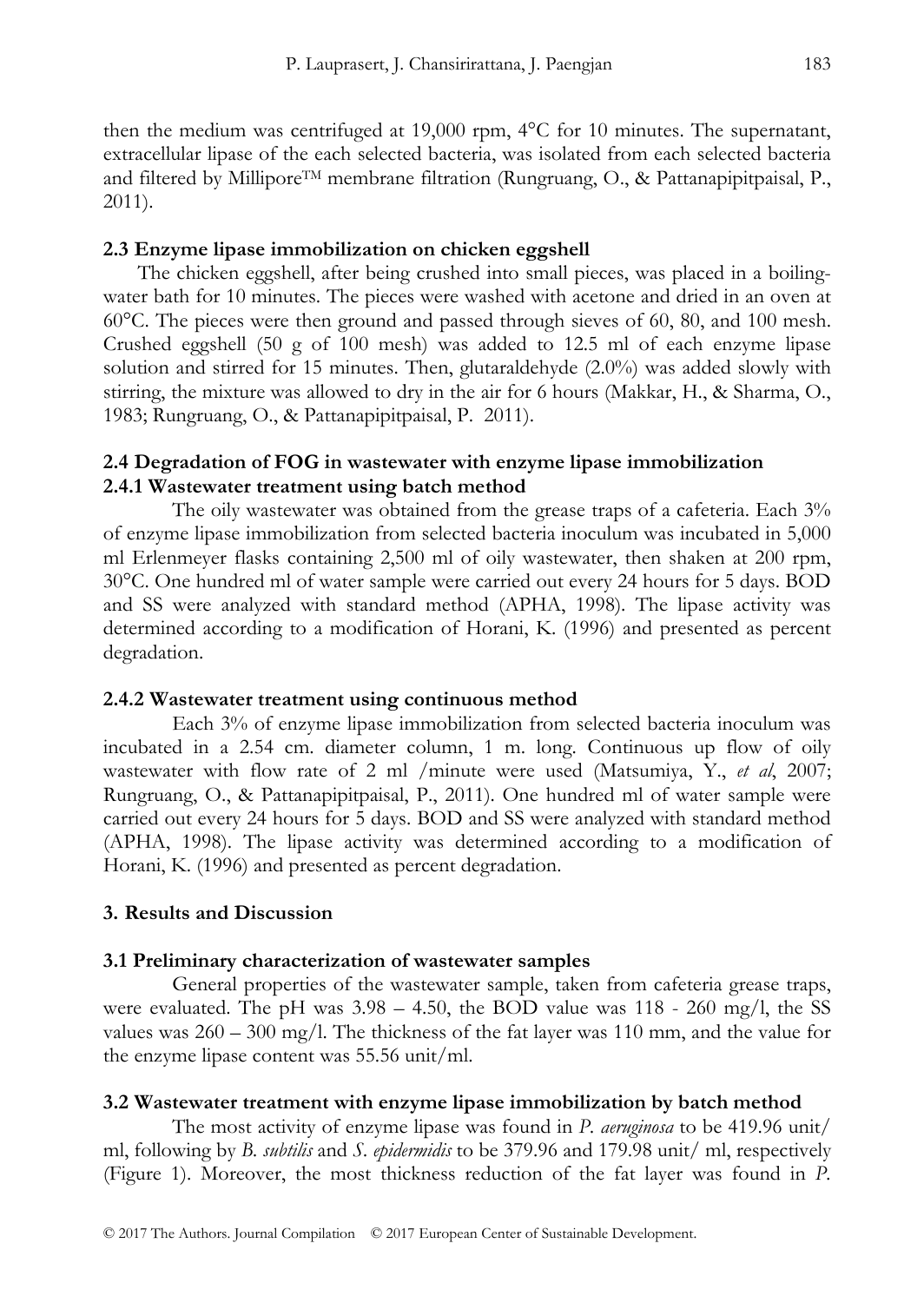*aeruginosa* to be 48.98 percent significantly ( $p \leq 0.05$ ), following by *B. subtilis* and *S. epidermidis* to be 32.65 and 26.53 percent, respectively. Nevertheless, the most BOD<sub>5</sub> treatment efficiency was found in *B. subtilis* to be 62.66 percent removal, following by *S. epidermidis* and *P. aeruginosa* to be 52.31 and 42.05 percent, respectively. Moreover, the most SS reduction was found in *B. subtilis* to be 17.69 percent removal, following by *S. epidermidis* and *P. aeruginosa* to be 16.15 and 9.23 percent, respectively (table 1; Figure 2).

# **3.3 Wastewater treatment with enzyme lipase immobilization by continuous method**

The most activity of enzyme lipase was found in *P. aeruginosa* to be 819.92 unit/ ml. significantly (p < 0.001), following by *B. subtilis* and *S. epidermidis* to be 579.95 and 559.95 unit/ ml, respectively (figure 1). Moreover, the most thickness reduction of the fat layer was found in *P. aeruginosa* to be 61.22 percent significantly ( $p < 0.05$ ), following by *B. subtilis* and *S. epidermidis* to be 57.14 and 53.06 percent, respectively. Nevertheless, the most BOD5 treatment efficiency was found in *B. subtilis* to be 64.51 percent removal, following by *S. epidermidis* and *P. aeruginosa* to be 63.58 and 60.72 percent, respectively. Moreover, the most SS reduction was found in *B. subtilis* to be 40.00 percent removal, following by *S. epidermidis* and *P. aeruginosa* to be 14.61 and 5.77 percent, respectively (table 1; Figure 2).

| Table 1: Efficacy percent <sup>1,2</sup> of wastewater treatment and FOG degradation by enzyme lipase |  |  |
|-------------------------------------------------------------------------------------------------------|--|--|
| immobilization from selected bacteria                                                                 |  |  |

| enzyme lipase<br>immobilization $\frac{1}{\sqrt{2}}$ | pH |                     | activity of<br>enzyme lipase<br>$(\text{unit}/ \text{ ml})$ |                                                                                                                                                                                                                                                  | Thickness Thickness of<br>of fat layer sludge layer<br>(mm)                                                                                                 |  | (mm) |  | SS<br>(mg/1) |  | BOD <sub>5</sub><br>(mg/1) |  |
|------------------------------------------------------|----|---------------------|-------------------------------------------------------------|--------------------------------------------------------------------------------------------------------------------------------------------------------------------------------------------------------------------------------------------------|-------------------------------------------------------------------------------------------------------------------------------------------------------------|--|------|--|--------------|--|----------------------------|--|
|                                                      | B  |                     | B                                                           | C                                                                                                                                                                                                                                                | B                                                                                                                                                           |  | B    |  | в            |  | в                          |  |
| Control                                              |    | $-0.12^a$ $-1.04^a$ | $-3.54$ <sup>a</sup>                                        | $-1.79a$                                                                                                                                                                                                                                         | $+10.67^{\text{a}}$ +4.56 <sup>a</sup> +42.53 <sup>a</sup> +2.53 <sup>a</sup> +23.20 <sup>a</sup> +10.15 <sup>a</sup> +6.67 <sup>a</sup> +4.63 <sup>a</sup> |  |      |  |              |  |                            |  |
| B. subtilis                                          |    |                     |                                                             | $-11.31^b$ $-12.31^b$ $+683.87^b$ $+1007.82^b$ $-32.65^b$ $-57.14^b$ $-12.73^b$ $-31.82^b$ $-17.69^b$ $-40.00^b$ $-62.66^b$ $-64.51^b$                                                                                                           |                                                                                                                                                             |  |      |  |              |  |                            |  |
| S. epidermidis                                       |    |                     |                                                             | $-10.05^{\rm b}$ $-12.56^{\rm b}$ $+323.94^{\rm c}$ $+1043.82^{\rm c}$ $-26.53^{\rm c}$ $-53.06^{\rm b}$ $-10.91^{\rm b}$ $-30.00^{\rm b}$ $-16.15^{\rm b}$ $-14.61^{\rm c}$ $-52.31^{\rm c}$ $-63.58^{\rm b}$                                   |                                                                                                                                                             |  |      |  |              |  |                            |  |
| P. aeruginosa                                        |    |                     |                                                             | $-13.57^{\text{b}}$ $-14.57^{\text{b}}$ $+755.86^{\text{d}}$ $+1475.73^{\text{d}}$ $-48.98^{\text{d}}$ $-61.22^{\text{c}}$ $-10.00^{\text{b}}$ $-13.64^{\text{c}}$ $-9.23^{\text{c}}$ $-5.77^{\text{d}}$ $-42.05^{\text{d}}$ $-60.72^{\text{c}}$ |                                                                                                                                                             |  |      |  |              |  |                            |  |

<sup>1</sup> Means with the different letters (in same column) are significantly different at  $p \le 0.05$ 

 $2 +$  refer to increased percentage, - refer to reduced percentage

B refer to batch method, C refer to continuous method



*Figure 1: Efficacy of activity of enzyme lipase from selected bacteria in oily wastewater using batch and continuous methods*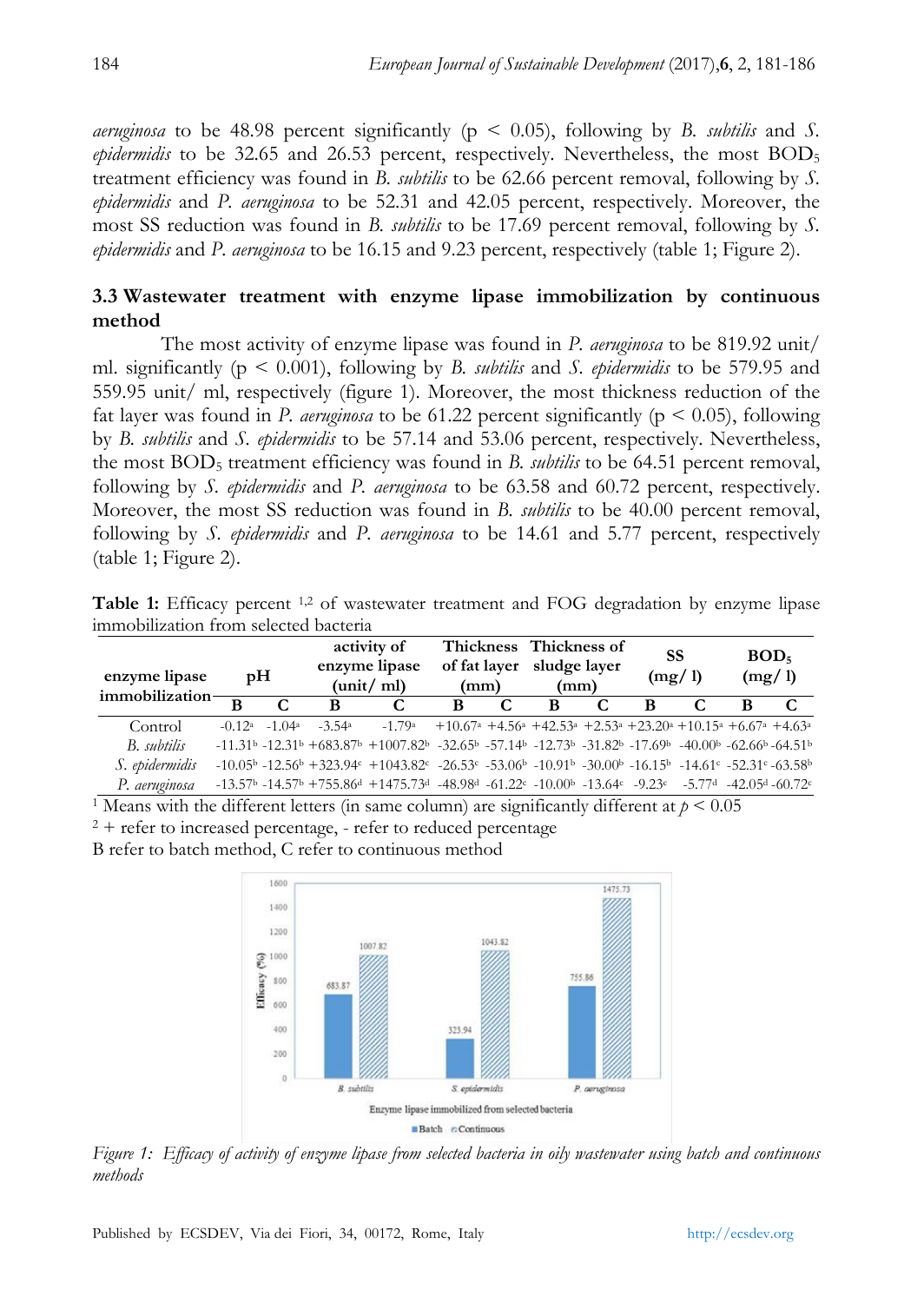

*Figure 2: Efficacy of oily wastewater treatment and FOG degradation by enzyme lipase immobilization from selected bacteria using batch and continuous methods* 

The results of the activity of enzyme lipase from selected bacteria in oily wastewater using between batch and continuous methods indicated that lipase activity in immobilization system in the continuous method was higher than batch method. Microorganisms, on the eggshell and in wastewater, could grow and release the extracellular enzyme. However, in batch method, the eggshell could sink at the bottom of container and FOG in wastewater has been used for eatery. In contrast, the eggshell could intermix with new oily wastewater in continuous method, thus, the enzyme lipase from selected bacteria could still activate.

The most activity of enzyme lipase was found in *P. aeruginosa* to be 819.92 unit/ ml. significantly (p < 0.001), following by *B. subtilis* and *S. epidermidis* to be 579.95 and 559.95 unit/ ml, respectively. Moreover, the most thickness reduction of the fat layer was found in *P. aeruginosa* to be 61.22 percent significantly ( $p < 0.05$ ), following by *B. subtilis* and *S. epidermidis* to be 57.14 and 53.06 percent, respectively. Enzyme lipase produced by different organisms might have different reaction such as *Pseudomonas* spp. were dominated hydrolytic reaction of lipase (Dunhaupt, A., *et al*, 1992; Bhumibhamon, O., & Phattayakorn, K., 2003). However, FOG degradation with microorganisms still activities of better than without using microorganisms.

## **4. Conclusion**

Experimental results indicated that activities of enzyme lipase in oily wastewater using continuous method showed the high efficacy more than batch method. The most activity of enzyme lipase was found in *P. aeruginosa* significantly ( $p \leq 0.001$ ), following by *B. subtilis* and *S. epidermidis*, respectively. Moreover, the most thickness reduction of the fat layer was found in *P. aeruginosa* significantly (p < 0.05), following by *B. subtilis* and *S. epidermidis*, respectively. Nevertheless, the most BOD<sub>5</sub> treatment efficiency was found in *B. subtilis*, following by *S. epidermidis* and *P. aeruginosa*, respectively. Therefore, the immobilization of microorganism cells on eggshell has been used for increase efficiency for oily wastewater treatment.

## **5. Acknowledgement**

This research funding and facilities was supported by Faculty of Public Health, Mahasarakham University, moreover, academic conference scholarship supported by Mahasarakham University Development Fund.